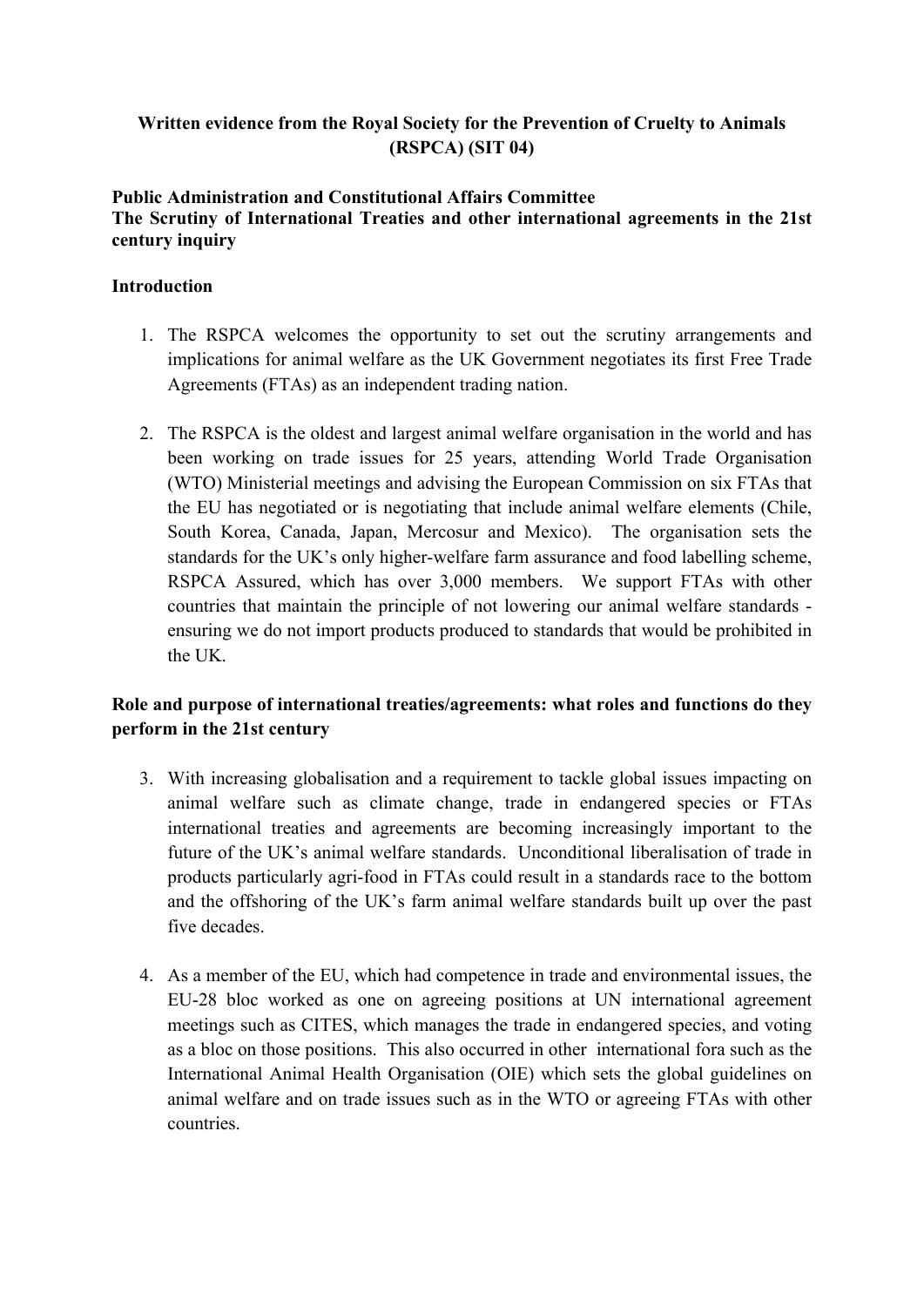- 5. With the UK's exit from the EU on 31 December 2020, the UK regained its independent voice at these international agreements. For instance the UK regained its WTO seat as an independent nation on February 3 2020 and can negotiate and agree FTAs. Since then it has negotiated 32 roll over FTAs with 63 countries that it inherited as a member of the EU and started seven different new FTA negotiations with other countries (Australia, Canada, CPTPP, India, Mexico, New Zealand, and USA).
- 6. The UK will have to decide which countries it wishes to ally with in the WTO and other international fora but its lack of a trade policy means at present this is too early to assess.

## **Constitutional relationships**

- **Where should the balance lie between Parliament and Government in developing, agreeing and implementing international treaties?**
- **To what extent is there a tension between the sovereignty of Parliament and the ability of the Government to sign treaties that require or constrain future legislative changes, and what can be done to resolve any such tension?**
- **What role should devolved governments and legislatures, Crown Dependencies and Overseas Territories have in relation to international treaties and arrangements**
- 7. Animal welfare, the issue that the RSPCA concentrates on, is by and large devolved and so the responsibility of the devolved Governments whereas trade policy is reserved and the responsibility of the UK Government. Parliaments scrutinise and decide the level of animal welfare standard they wish to impose on their country but it is the UK Government alone that decides the trade policy. Indeed as seen by the recent confusion over the UK Government position over the Australian-UK FTA in principle deal, and specifically the offer of a zero tariff deal over 15 years, it is the Department for International Trade (DiT) that is responsible for negotiating the principles behind a deal before it comes before Cabinet and is agreed by the UK Government. As there are no specific strategic goals established at a UK Government level before negotiations open, this places a lot of responsibility and power into one department, which has consequences over the power given to devolved Governments to set their animal welfare standards. This includes what products are allowed to enter the UK market even though, particularly for agri-food trade, this could have potentially catastrophic consequences for animal welfare standards that exist or could be commercially viable. This creates a tension that has yet to be resolved.
- 8. One example highlights this concentration of power. If the UK has offered Australia 0 tariffs phased in over 15 years on exported beef products (although this is unknown as negotiation texts are not shared until many months after the FTA has been signed) these imports which may not meet the UK's beef standards, could undercut Welsh or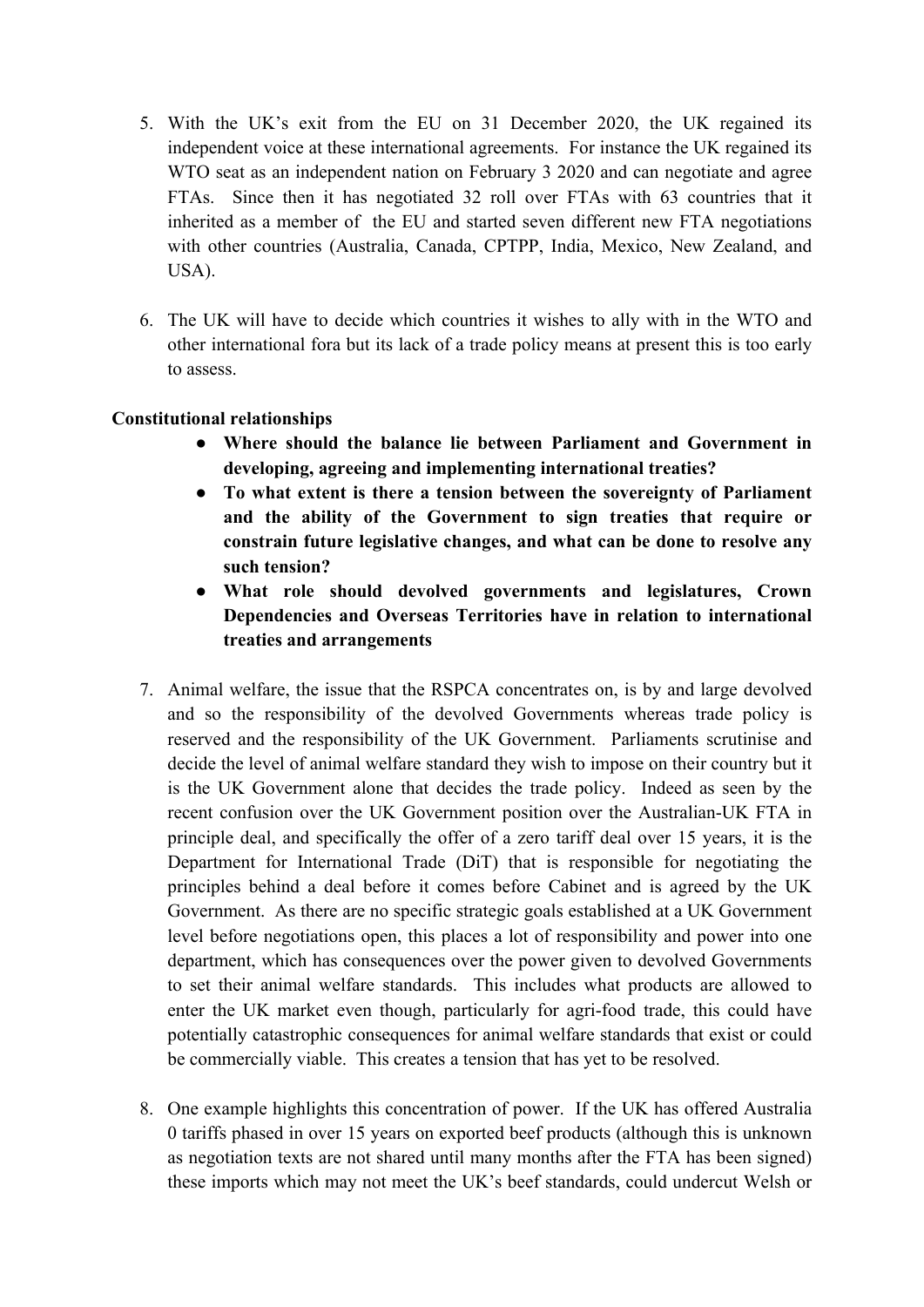Scottish producers who have to farm beef to standards agreed in their Parliaments. Australia's Trade Commission will be producing a report on the trade deal which will go to Parliamentarians for inspection and a vote and the UK should follow the lead of Australia.

- 9. Finally the internal trade in agri-food products is not devolved, but subject to the Internal Market Act 2020<sup>1</sup>. Under the 2020 Act, Governments in Scotland and Wales have very limited powers to stop the internal trade in a product from another GB country, or even to discriminate against the import of products by labelling these. Under the non discrimination principle (Article 5), any goods produced in one part of the UK must be able to 'travel' to another part of the UK and cannot be placed at a commercial disadvantage (Article 8). The only defence open to Wales or Scotland would be to argue that the product in question is not 'like' other products e.g. beef from Australia is the same as beef produced in Wales. This would be a high threshold to cross, because the Scottish FSA and the Welsh authorities would have to prove that the English FSA was wrong if it had permitted the sale of the product in England, on the grounds that it was not safe or a threat to animal health.
- 10. In essence, this means the options for the Welsh or Scottish Governments to not allow the sale of imported products derived from a FTA negotiated at a central Government level, or even provide consumer information on these, are almost non-existent. A Government in Wales or Scotland which did not permit the production or marketing of food such as pigmeat from sow stalls, illegal in those countries since 1999, could still be mandated to allow those products for sale without mandatory labelling if they are imported as a result of a negotiated FTA.

## **Effectiveness of current scrutiny mechanisms**

- **Does Part 2 of the Constitutional Reform and Governance Act 2010 (CRAG) enable effective parliamentary scrutiny of international treaties and other agreements?**
- **How effectively are constitutional conventions, such as remaining aspects of the Ponsonby rule on making time for treaty debates, and informing Parliament of non-treaty international agreements, operating alongside CRAG? Do these conventions need to be formalised?**
- **Should scrutiny of treaty making be more integrated with scrutiny of corresponding implementing legislation?**
- **How effectively is the implementation of international treaties, including the decisions of new decision-making bodies, being scrutinised?**
- 11. At present, Parliament has no oversight of the negotiations or a real role in ratifying any FTAs. The Constitutional Reform and Governance Act 2010<sup>2</sup> lays down the

<sup>1</sup> [United](https://www.legislation.gov.uk/ukpga/2020/27/enacted) [Kingdom](https://www.legislation.gov.uk/ukpga/2020/27/enacted) [Internal](https://www.legislation.gov.uk/ukpga/2020/27/enacted) [Market](https://www.legislation.gov.uk/ukpga/2020/27/enacted) [Act](https://www.legislation.gov.uk/ukpga/2020/27/enacted) [2020](https://www.legislation.gov.uk/ukpga/2020/27/enacted)

<sup>2</sup> [Constitutional](https://www.legislation.gov.uk/ukpga/2010/25/contents) [Reform](https://www.legislation.gov.uk/ukpga/2010/25/contents) [and](https://www.legislation.gov.uk/ukpga/2010/25/contents) [Governance](https://www.legislation.gov.uk/ukpga/2010/25/contents) [Act](https://www.legislation.gov.uk/ukpga/2010/25/contents) [2010](https://www.legislation.gov.uk/ukpga/2010/25/contents)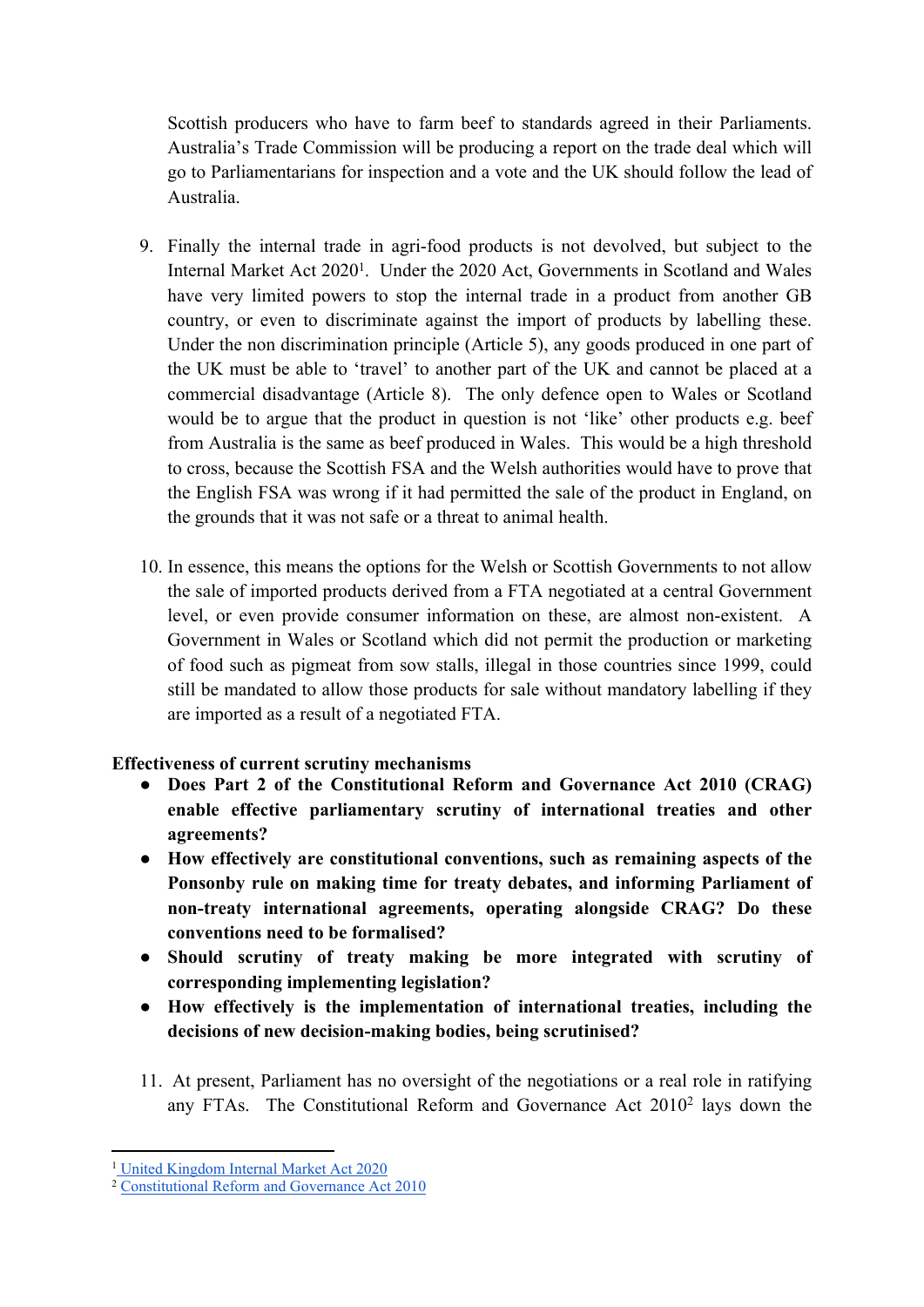process for Parliament when a FTA has been agreed but crucially does not give it a ratification veto. This lack of transparency and oversight has been criticised by various Select Committees<sup>3</sup>. The Government publishes its negotiating mandate, but this can be generic and not specific on crucial issues such as tariff reductions. The UK Government does not update Parliament on progress on the negotiations and does not allow Parliament to formally ratify the FTA. This is in contrast to jurisdictions such as the USA and the EU where there is a ratification process for the national and European Parliaments.

- 12. Although the UK Government did change the process under the Trade Act 2021<sup>4</sup> so that they will have to deliver a report as to how the new FTA does not undermine animal welfare standards before it is debated in Parliament, there is no obligation for a debate in Parliament within the 2021 legislation. Even if a debate occurs and the House of Commons votes against the FTA, this only delays the ratification of the FTA by 21 days as the FTA can be presented again by the Government to Parliament.
- 13. The Constitutional Reform and Governance Act 2010 was implemented at a time when the UK was a member of the EU. Trade was a reserved policy to the European Commission. However the EU's ratification of a FTA permitted more scrutiny and was more transparent than is the case now the UK is no longer a member. The European Commission published its mandate before a FTA was started. It then holds regular update meetings with business and civil society on progress. Finally the FTA is presented to the European Parliament and each of the Member States for ratification. This ratification is not a given procedure as shown by the delayed ratification of the CETA (Canada-EU) FTA by the devolved Parliament of Wallonia, the rejection of TTIP (EU-US FTA) and the possible rejection of the EU-Mercosur FTA.
- 14. It is important that there is a democratic process for approving trade deals. This would ensure there was a Parliamentary vote before negotiations on the mandate, report back on how the new deal complies with animal welfare standards and enable a final vote for Parliament before the FTA is ratified.
- 15. The UK Government has yet to respond to the Trade and Agriculture Commission's 22 recommendations on future trade policy on agri-food or set up the permanent Commission which will have an important role in drawing up its own independent report on the implications of any trade deal on the UK's farm animal welfare standards.

#### **Role of the House of Commons**

<sup>3</sup> House of Commons International Trade Committee, [UK](https://publications.parliament.uk/pa/cm201719/cmselect/cmintrade/1043/1043.pdf) [Trade](https://publications.parliament.uk/pa/cm201719/cmselect/cmintrade/1043/1043.pdf) [Policy](https://publications.parliament.uk/pa/cm201719/cmselect/cmintrade/1043/1043.pdf) [Transparency](https://publications.parliament.uk/pa/cm201719/cmselect/cmintrade/1043/1043.pdf) [and](https://publications.parliament.uk/pa/cm201719/cmselect/cmintrade/1043/1043.pdf) [Scrutiny,](https://publications.parliament.uk/pa/cm201719/cmselect/cmintrade/1043/1043.pdf) Sixth report of session 2017-2019, HC1043, December 2018

<sup>4</sup> [Trade](https://www.legislation.gov.uk/ukpga/2021/10/contents/enacted) [Act](https://www.legislation.gov.uk/ukpga/2021/10/contents/enacted) [2021](https://www.legislation.gov.uk/ukpga/2021/10/contents/enacted)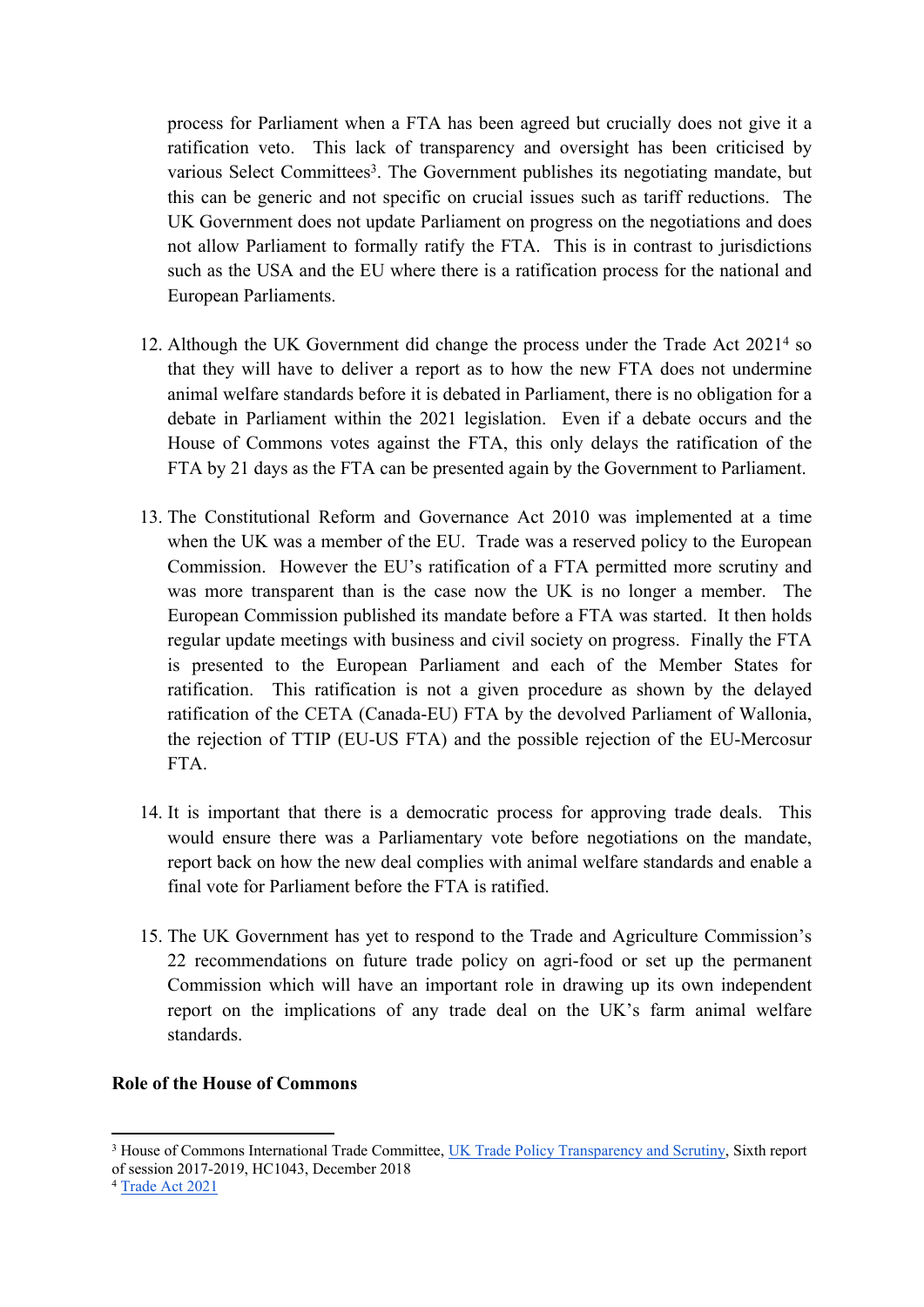- **What role should Parliament, and the House of Commons in particular, have at different stages of the treaty making and implementation process?**
- **What role should Parliament, and the House of Commons in particular, have in relation to different types of treaties, and on what basis?**
- **Given that international agreements affect people's lives, how can the House of Commons increase the democratic accountability of international agreements?**
- 16. Trade policy impacts citizens and it is therefore important to create mechanisms that will allow for effective involvement of the devolved and UK Parliaments throughout the trade negotiations and during implementation. At the moment, the most advanced trade policy in that field is the EU's. The UK should ensure draft mandates for negotiations are made public and are discussed and agreed in Parliament, allowing for feedback from stakeholders. During negotiations, it should apply full transparency and update the UK Parliament on a regular basis, publishing proposals they make to partners. Once the agreement is concluded, the ratification process should include parliamentary consent. This approach will ensure the UK trade policy is fair and inclusive, reflecting the wishes of its citizens. It will thus be better understood and supported more fully.

## **Information and resourcing requirements**

- **How, and at what stages of the treaty making process, should the Government share information with Parliament?**
- **Should Parliament have access to confidential information and, if so, what mechanisms might assure the continued confidentiality of that information?**
- 17. The UK Government has given an unofficial role to the two committees in each House: the International Trade Select Committee in the House of Commons and the International Agreements Committee in the House of Lords. However this role or process is not laid down in legislation, so it is unclear at what stage each Committee will be given the first copy of the final Australia-UK FTA for any report. It is also unclear what powers each committee has - it appears that only the House of Lords Committee can ask for a vote on their report and so on the FTA whereas the House of Commons Committee can only ask for a debate on their report rather than a vote on the floor of the House. This only exacerbates the confusion over process and parliamentary oversight. Clarity is required. The House of Lords is conducting a report into the UK-Australia FTA and the CPTPP at present but this is without any text or even framework for the deal<sup>5</sup>. Indeed the Chair has had to write to Lord Grimstone at DiT to get clarity on what the Government's strategy and red lines are on the deal<sup>6</sup>. This is in stark contrast to the EU and USA procedures whereby members of Congress and appointed representatives of the European Parliament and national governments are permitted to read texts of the FTA during the negotiation

<sup>5</sup> <https://committees.parliament.uk/work/458/ukaustralia-trade-negotiations/>

<sup>6</sup> <https://committees.parliament.uk/publications/6272/documents/69170/default/>